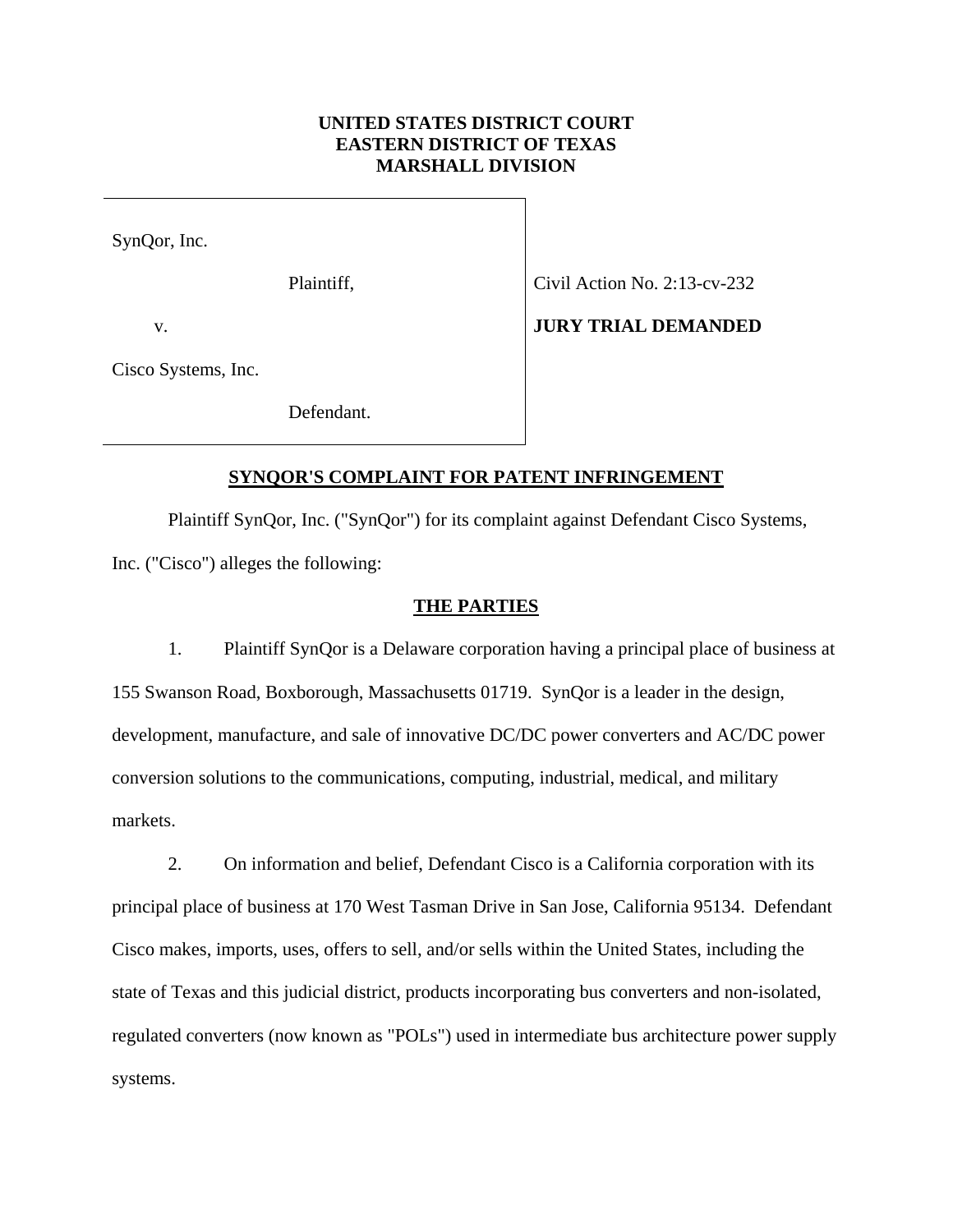#### **JURISDICTION AND VENUE**

3. This is an action for patent infringement arising under the patent laws of the United States, Title 35 of the United States Code. This Court has subject matter jurisdiction over this action pursuant to 28 U.S.C. §§ 1331 and 1338.

4. Defendant Cisco is conducting business on a systematic and continuous basis within the United States, including the state of Texas and this judicial district.

5. On information and belief, Defendant Cisco makes, imports, uses, offers to sell, and/or sells within the United States, including the state of Texas and this judicial district, products incorporating bus converters and/or products incorporating bus converters with POLs in intermediate bus architecture power supply systems which infringe the patents at issue in this action. On information and belief, Cisco's suppliers of the bus converters it incorporates into its products include without limitation Bel Fuse, Inc. ("Bel Fuse"), Delta Electronics, Inc. ("Delta Electronics"), Murata Power Solutions, Inc. ("Murata Power Solutions"), and Power-One, Inc. ("Power-One").

6. Defendant is subject to personal jurisdiction in this judicial district because it has established minimum contacts with the forum such that the exercise of jurisdiction would not offend traditional notions of fair play and substantial justice and has committed acts of infringement in this judicial district.

7. Venue is proper in this Court pursuant to 28 U.S.C. §§ 1391(b) and (c), and 1400(b).

### **GENERAL ALLEGATIONS**

8. SynQor is the assignee and owner of all rights, title, and interest in U.S. Patent No. 7,787,261 ("the '261 patent"), entitled "Intermediate Bus Architecture With A Quasi-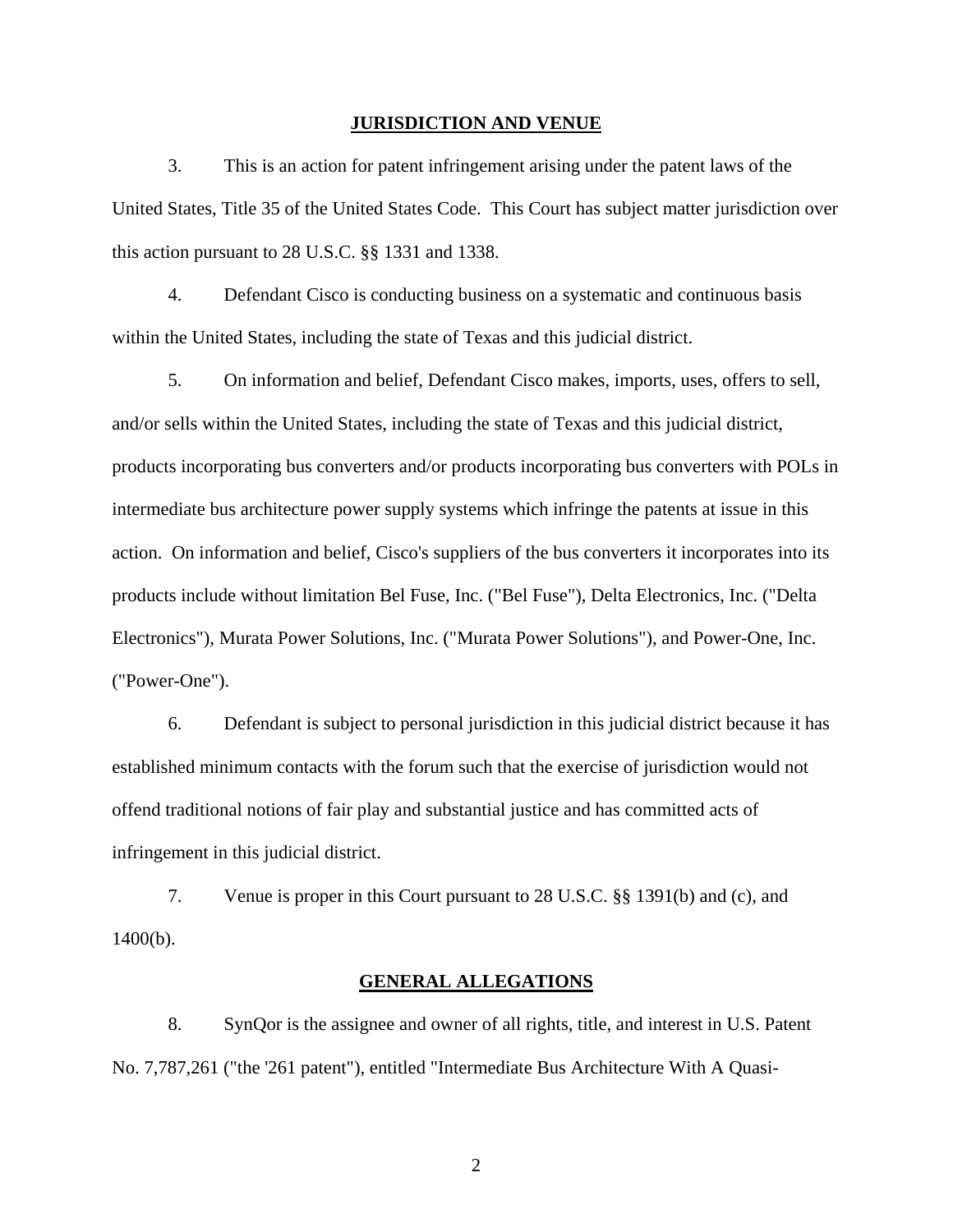Regulated Bus Converter." The '261 patent was duly and legally issued on Aug. 31, 2010, by the United States Patent and Trademark Office. A true and correct copy of the '261 patent is attached hereto as Exhibit 1.

9. SynQor is the assignee and owner of all rights, title, and interest in U.S. Patent No. 8,149,597 ("the '597 patent"), entitled "Intermediate Bus Architecture With A Quasi-Regulated Bus Converter." The '597 patent was duly and legally issued on Apr. 3, 2012, by the United States Patent and Trademark Office. A true and correct copy of the '597 patent is attached hereto as Exhibit 2.

10. After SynQor first taught Cisco about using unregulated bus converters in an unregulated intermediate bus architecture, Cisco went on to widely adopt this approach in its products. Cisco also adopted SynQor's modified approach using semi-regulated bus converters which became known as semi-regulated intermediate bus architecture. From July 2006 to December 2010, Cisco bought unregulated and semi-regulated bus converters from suppliers such as Astec America, Inc., Bel Fuse, Delta Electronics, Lineage Power Corp., Murata Power Solutions, and Power-One for use in unregulated and semi-regulated intermediate bus architecture systems in Cisco's products. SynQor sued these suppliers, and others, in November 2007 for infringing SynQor's patents related to unregulated and semi-regulated intermediate bus architecture in Case No. 2:07-cv-497 (E.D. Tex.) ("the '497 case").

11. In December 2010, after three years of litigation, SynQor presented its claims to a jury. The jury in the '497 case found that the defendants had infringed SynQor's patents by, among other things, inducing and contributing to direct infringement by their customers, including Cisco. Cisco was by far the largest direct infringer at issue in the '497 case, accounting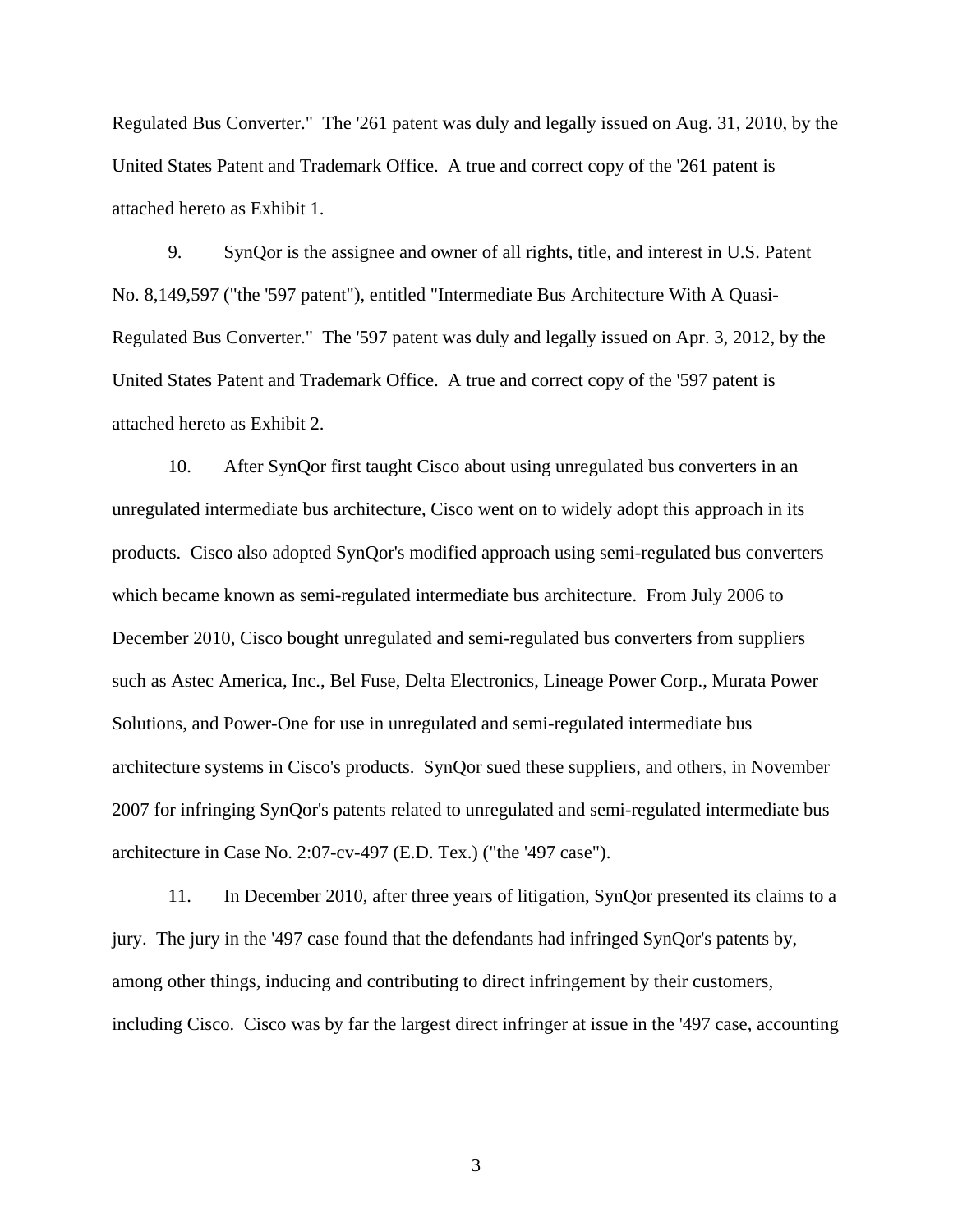for nearly half of the unregulated and semi-regulated bus converter sales addressed at trial. The jury awarded more than \$95 million in damages. *See* '497 case, Dkt. 889.

12. The jury's award against the '497 defendants, along with other supplemental damages and sanctions awarded in the '497 case, were ultimately affirmed in full by the Federal Circuit on March 13, 2013.

13. After the jury's verdict in the '497 case, SynQor asked the Court to enjoin the '497 defendants and those acting in concert with them from continuing to infringe SynQor's patents. In response, the '497 defendants did not contest that an injunction was appropriate but instead sought a transition period for, among others, Cisco, during which the '497 defendants and Cisco claimed that they would develop purportedly fully-regulated and non-infringing replacement bus converters for the unregulated and semi-regulated bus converters Cisco was currently using. *See, e.g.* '497 case, Dkt. 931 at 15. During an evidentiary hearing on SynQor's motion for a permanent injunction, Cisco representatives testified that they would complete the process of qualifying purportedly fully-regulated converters by the end of September 2011. Ex. 3, 1/19/2011 Tr. at 111:6-9; 111:20-23; 121:24-122:13; 134:7-8; 150:11-18; 187:22-188:1. One of Cisco's lawyers later told the Court "we went to fully regulated converters much more quickly and that's what we are using today." Ex. 4, 5/3/2012 Hr. Tr. at 72:13-15.

14. It turns out, however, that Cisco did not replace all the bus converters found to infringe in the '497 case with fully-regulated, much less non-infringing, bus converters. Instead, Cisco worked with its suppliers to design and qualify many replacement bus converters that are unregulated within at least a portion of their intended operating range. These replacement converters have both an unregulated/non-regulated mode and a regulated mode of operation in their intended operating range.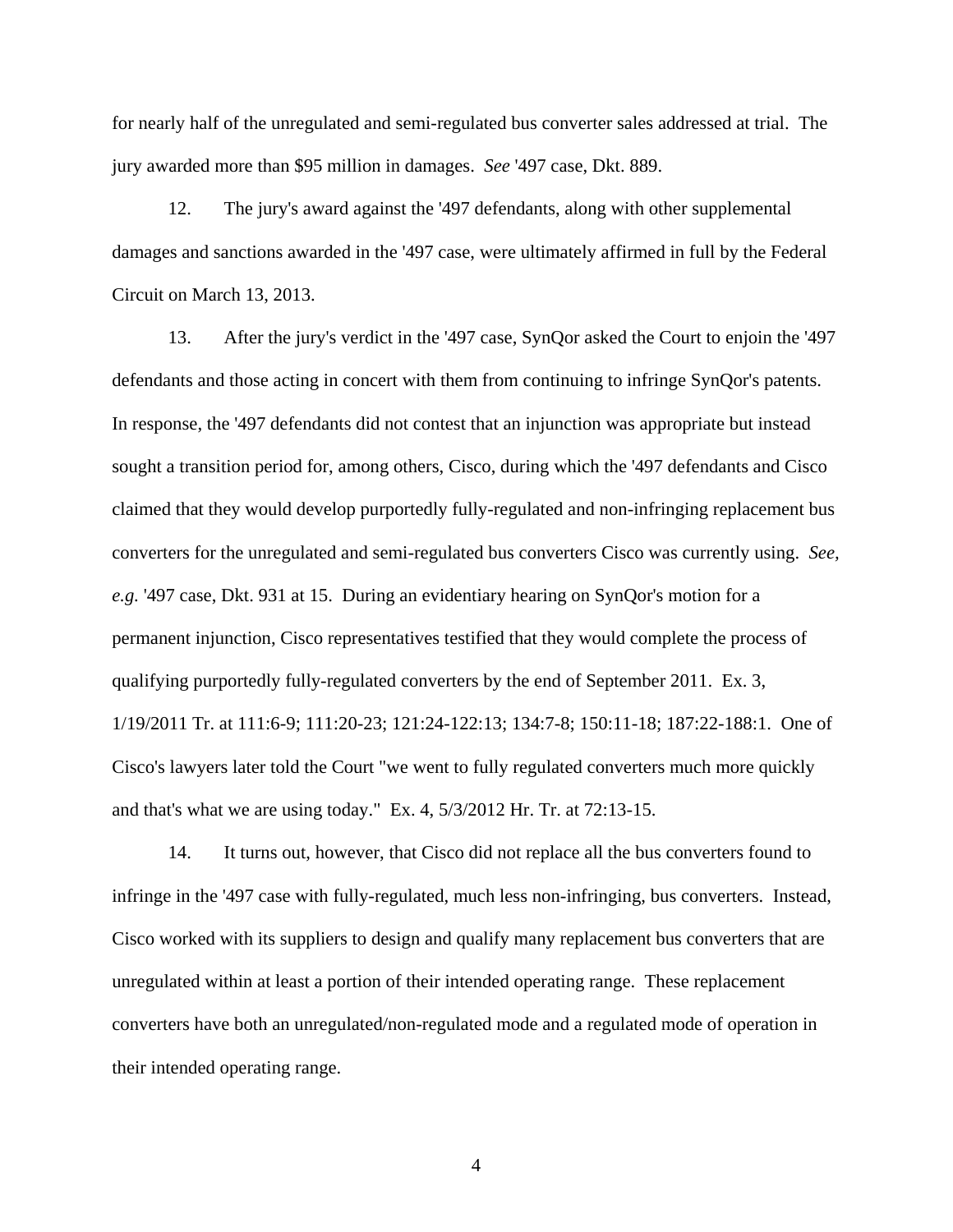15. Through a subpoena in the case that was severed from the '497 case, Case No. 2:11-cv-444 (E.D. Tex.) ("'444 case"), SynQor pursued discovery from Cisco regarding these products, as well as through discovery in its case against Cisco, Case No. 2:11-cv-54 (E.D. Tex.) ("'54 case"). Cisco resisted SynQor's efforts to obtain information regarding these products until SynQor finally obtained non-confidential samples of these products in late January 2013 and was able to test them to first identify the unregulated mode of operation. Given Cisco's discovery delays, SynQor did not know of the infringing nature of these purported "fully regulated" replacements until the samples were finally provided and tested.

16. Many of the replacement bus converters infringe the '261 and '597 patents asserted here when made, used, sold, offered for sale, or imported into the United States.

17. On information and belief, Cisco and its attorneys have known that these replacements bus converters would be infringing. On information and belief, Cisco would have learned through its qualification process and through working with its suppliers regarding the designs for the replacement converters that these products are unregulated within at least a portion of their intended operating range and that they have both unregulated and regulated modes of operation within at least portions of their intended operating range. Cisco has long been aware of SynQor's patents from the '497 case and, on information and belief, has also long been aware of the '261 and '597 patents asserted here. SynQor marks these patents on its datasheets and products. Cisco has been actively involved in litigation against SynQor, relying on numerous lawyers from at least two large law firms as Cisco tried to avoid the permanent injunction in the '497 case, respond to SynQor's motion for sanctions in the '444 case, and respond to SynQor's claims in the '54 case. Thus, on information and belief, Cisco learned of SynQor's '261 and '597 patents but nevertheless proceeded to make, use, sell, offer for sale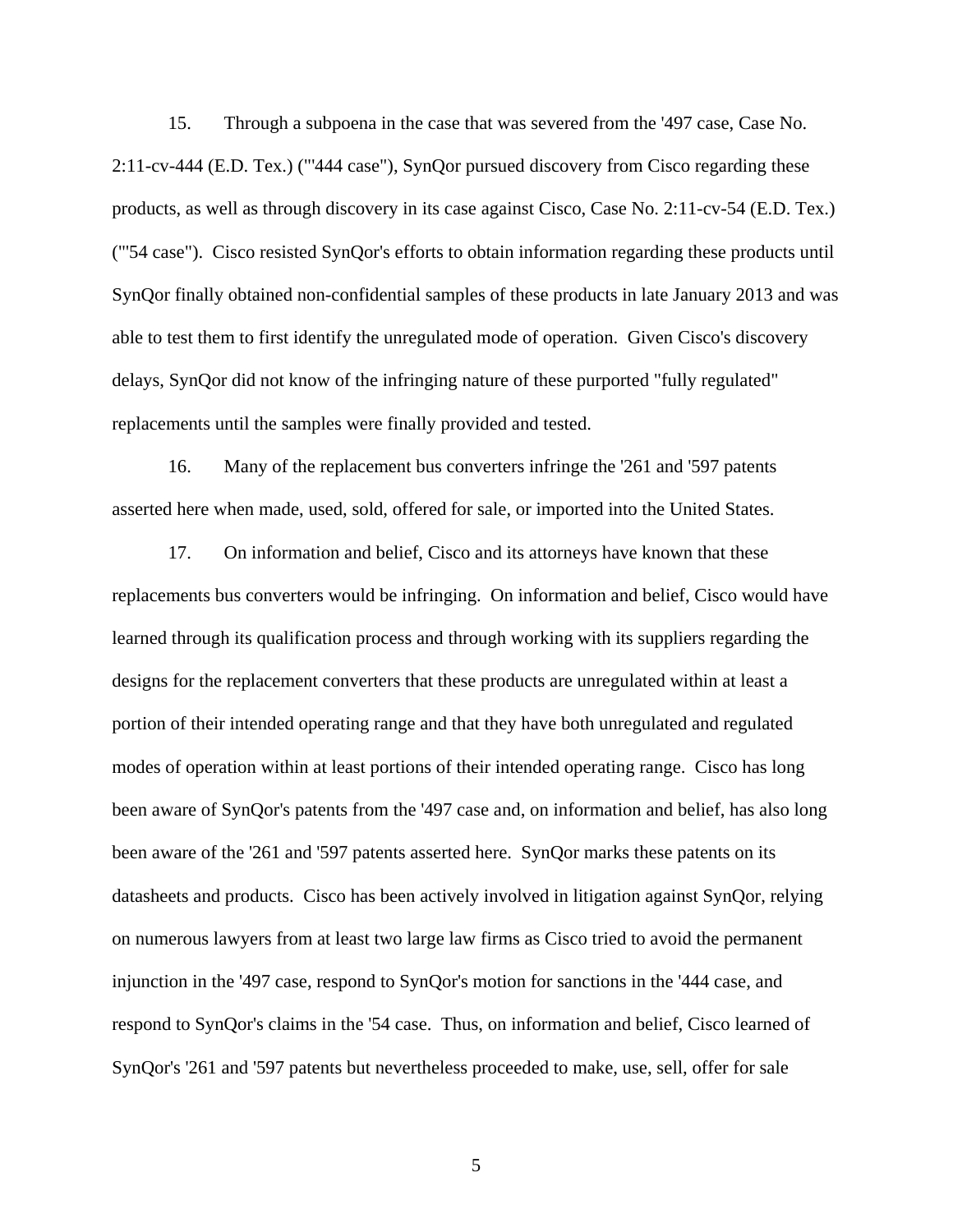and/or import products containing replacement bus converters and/or products containing replacement bus converters with POLs in intermediate bus architecture power supply systems that infringe the '261 and/or '597 patents.

# **COUNT ONE Cisco's Infringement of the '261 Patent**

18. Each of the foregoing paragraphs is incorporated by reference.

19. Cisco has been and is now directly infringing, actively inducing infringement of, and/or contributorily infringing the '261 patent pursuant to 35 U.S.C. § 271. The infringing acts include, but are not limited to, the manufacture, use, promotion, sale, importation, and/or offer for sale of products incorporating replacement bus converters such as but not limited to the Bel Fuse 0RRE-32S10, Bel Fuse 0RRM-50S10, Bel Fuse 0RRQ-45M11, Bel Fuse 0RRQ-50V10, Delta Q48SK9R637, Murata Power Solutions RBQ-31250, Murata Power Solutions RBQ-8.5/45-L48NBL2, Murata Power Solutions RBQ-9.6/50-L48NBL2, Murata Power Solutions RBQ-10.8/50-L54NBL2, Power-One QTR52T50096, and/or products incorporating such replacement bus converters with POLs (including those built into Cisco's load board) in intermediate bus architecture power supply systems. In addition, Cisco's customers and/or Cisco's contract manufacturers and/or direct fulfillment ("DF") facilities infringe the '261 patent when they engage in any of the infringing acts noted above with respect to the accused products. Cisco induces infringement and/or contributes to infringement by its customers when, for example, Cisco sells and/or causes to be sold to its customers accused products that infringe the '261 patent with the knowledge and intent that its customers will use the accused products. Cisco induces infringement and/or contributes to infringement by its contract manufacturers and/or DF facilities when, for example, it directs its contract manufacturers and/or DF facilities to manufacture, use, sell, or import accused products that infringe the '261 patent with the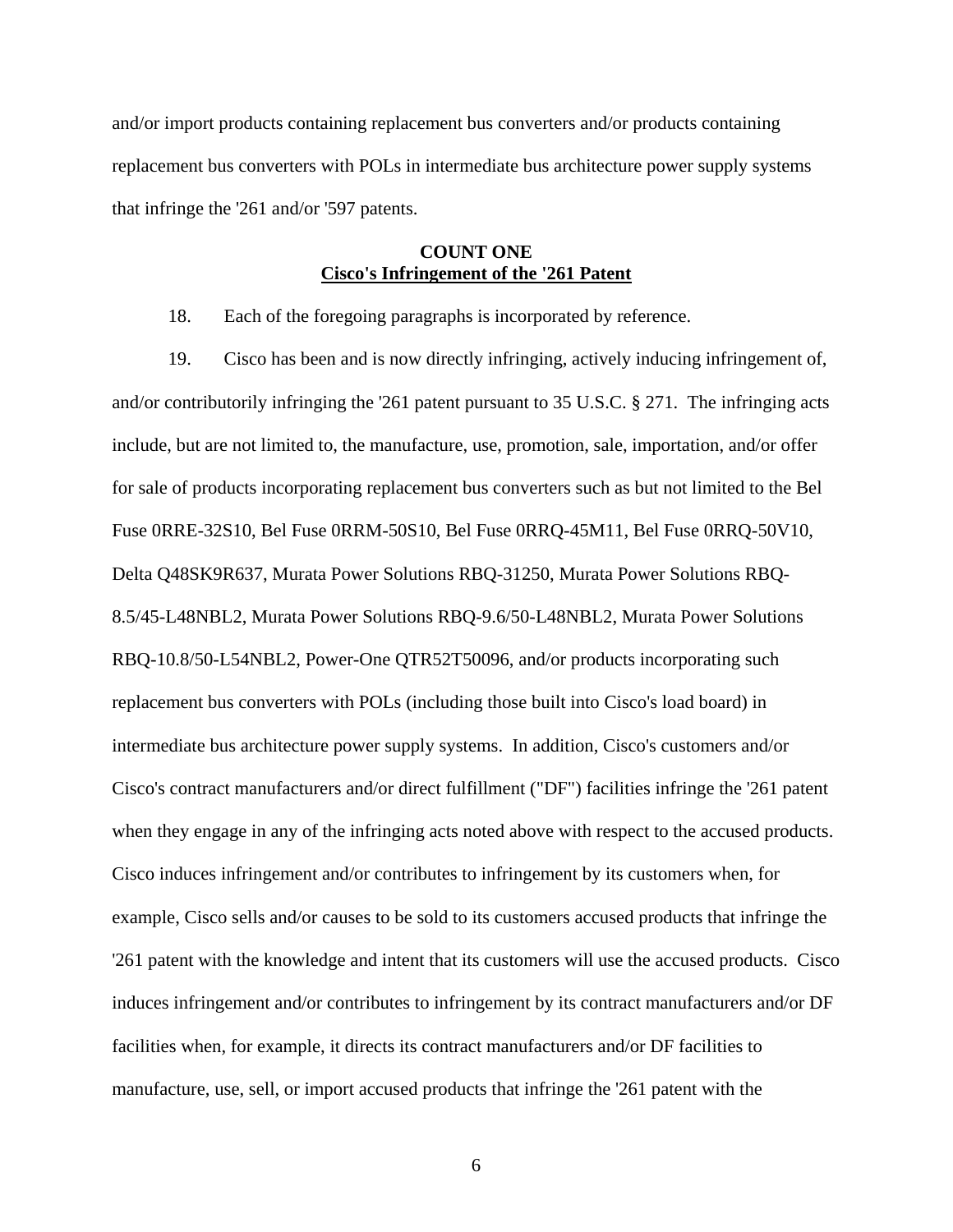knowledge and intent that its contract manufacturers and/or DF facilities will manufacture, use, sell, or import accused products.

20. Accused replacement bus converters and products incorporating replacement bus converters with POLs in intermediate bus architecture power supply systems which practice the claims of the '261 patent, are known by Cisco to be especially made or adapted for use in an infringement of the '261 patent, and are not staple articles or commodities of commerce suitable for substantial non-infringing uses.

21. Cisco's past and continued acts of infringement of the '261 patent have injured SynQor and thus SynQor is entitled to recover compensatory damages for the infringement in an amount subject to proof at trial.

22. Cisco's infringement of SynQor's exclusive rights under the '261 patent has and will continue to damage SynQor's business, causing irreparable injury to SynQor, for which there is no adequate remedy at law, unless Cisco is enjoined by this Court from further infringement.

23. On information and belief, Cisco has long been on notice of the '261 patent. Accordingly, Cisco's infringement of the patents-in-suit has been and/or will continue to be willful and deliberate. This entitles SynQor to increased damages under 35 U.S.C. § 284 and to attorney's fees and costs incurred in prosecuting this action under 35 U.S.C. § 285.

# **COUNT TWO Cisco's Infringement of the '597 Patent**

24. Each of the foregoing paragraphs is incorporated by reference.

25. Cisco has been and is now directly infringing, actively inducing infringement of, and/or contributorily infringing the '597 patent pursuant to 35 U.S.C. § 271. The infringing acts include, but are not limited to, the manufacture, use, promotion, sale, importation, and/or offer for sale of products incorporating replacement bus converters such as but not limited to the Bel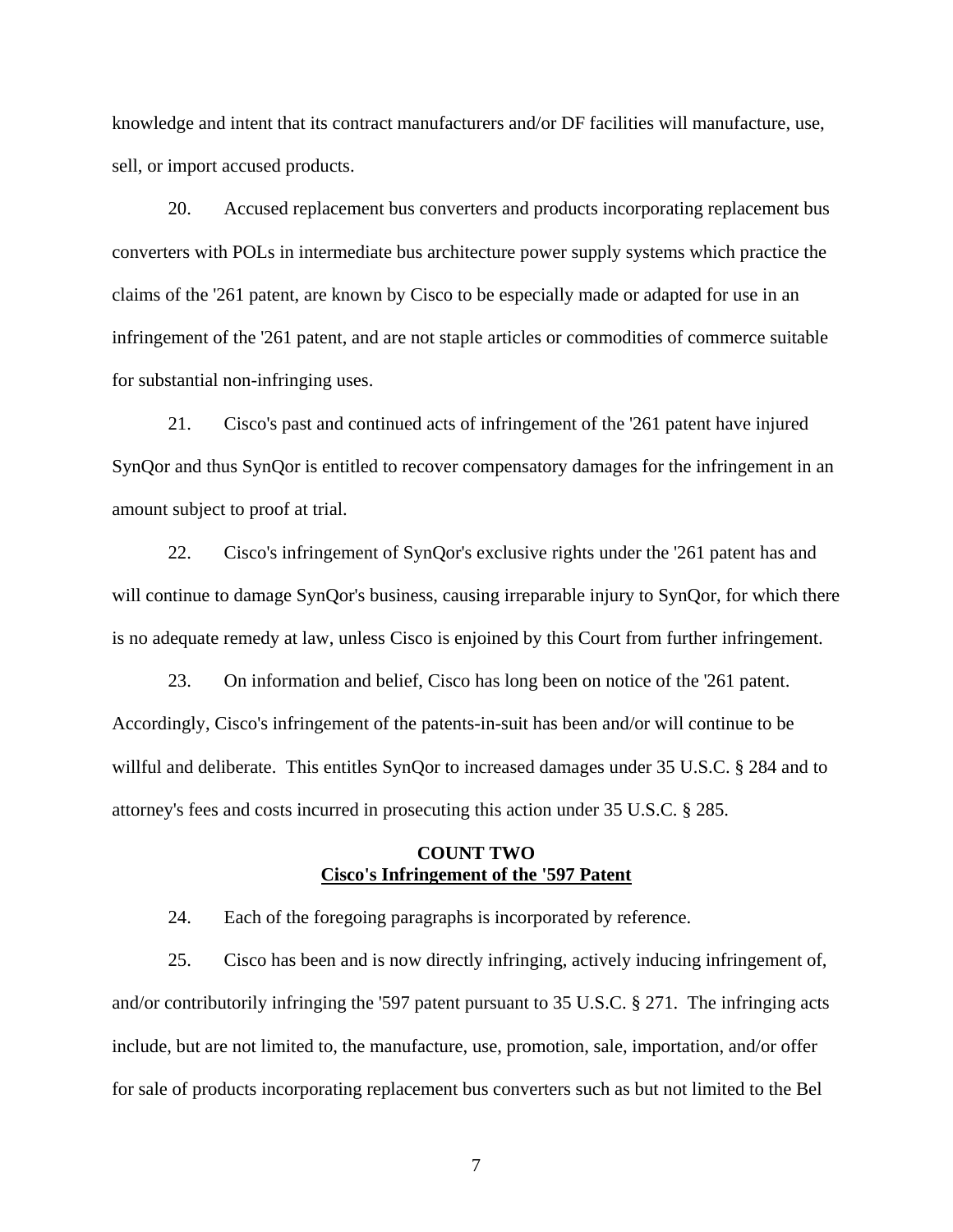Fuse 0RRE-32S10, Bel Fuse 0RRM-50S10, Bel Fuse 0RRQ-45M11, Bel Fuse 0RRQ-50V10, Delta Q48SK9R637, Murata Power Solutions RBQ-31250, Murata Power Solutions RBQ-8.5/45-L48NBL2, Murata Power Solutions RBQ-9.6/50-L48NBL2, Murata Power Solutions RBQ-10.8/50-L54NBL2, Power-One QTR52T50096, and/or products incorporating such replacement bus converters with POLs (including those built into Cisco's load board) in intermediate bus architecture power supply systems. In addition, Cisco's customers and/or Cisco's contract manufacturers and/or DF facilities infringe the '597 patent when they engage in any of the infringing acts noted above with respect to the accused products. Cisco induces infringement and/or contributes to infringement by its customers when, for example, Cisco sells and/or causes to be sold to its customers accused products that infringe the '597 patent with the knowledge and intent that its customers will use the accused products. Cisco induces infringement and/or contributes to infringement by its contract manufacturers and/or DF facilities when, for example, it directs its contract manufacturers and/or DF facilities to manufacture, use, sell, or import accused products that infringe the '597 patent with the knowledge and intent that its contract manufacturers and/or DF facilities will manufacture, use, sell, or import accused products.

26. Accused replacement bus converters and products incorporating replacement bus converters with POLs in intermediate bus architecture power supply systems which practice the claims of the '597 patent, are known by Cisco to be especially made or adapted for use in an infringement of the '597 patent, and are not staple articles or commodities of commerce suitable for substantial non-infringing uses.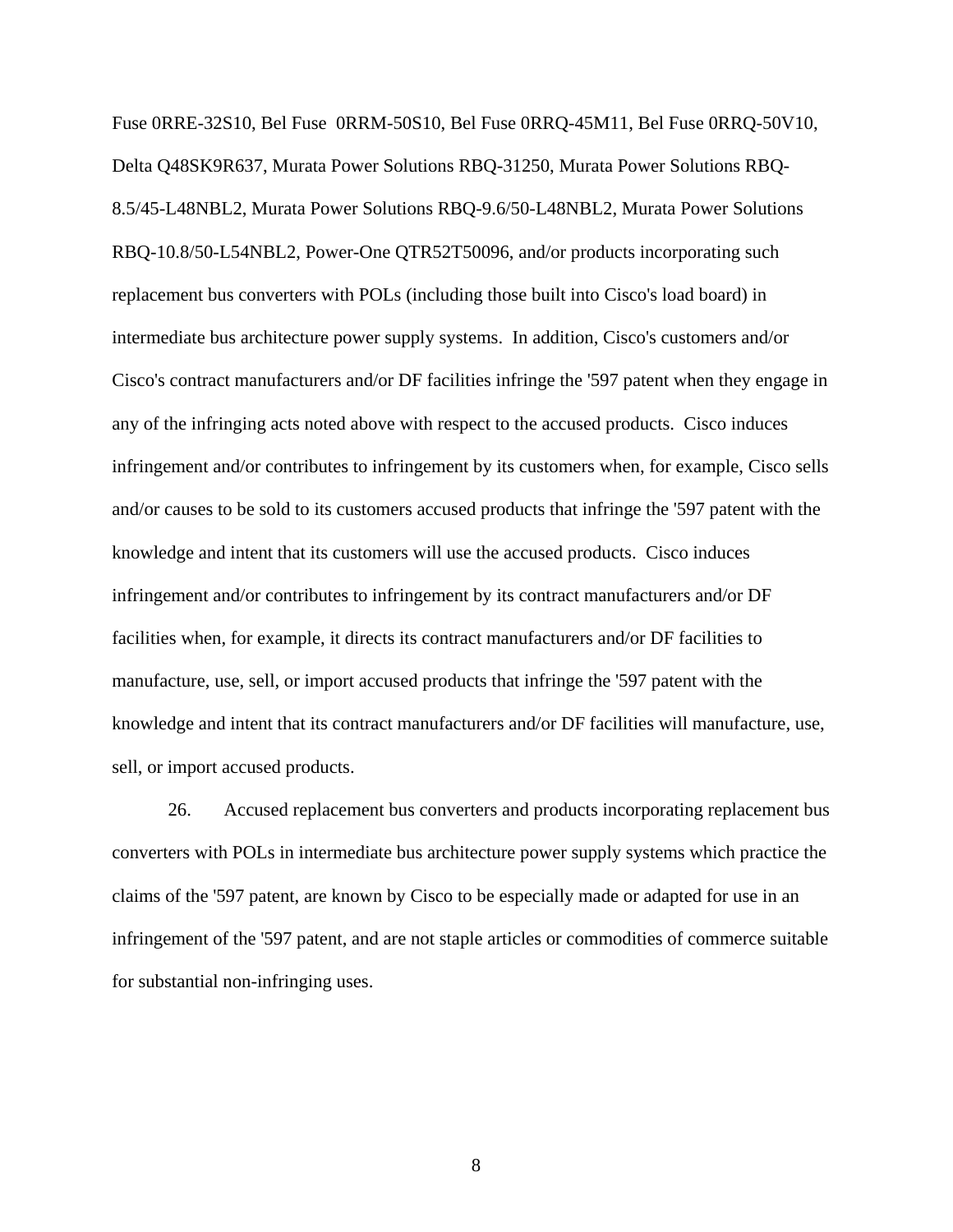27. Cisco's past and continued acts of infringement of the '597 patent have injured SynQor and thus SynQor is entitled to recover compensatory damages for the infringement in an amount subject to proof at trial.

28. Cisco's infringement of SynQor's exclusive rights under the '597 patent has and will continue to damage SynQor's business, causing irreparable injury to SynQor, for which there is no adequate remedy at law, unless Cisco is enjoined by this Court from further infringement.

29. On information and belief, Cisco has long been on notice of the '597 patent. Accordingly, Cisco's infringement of the patents-in-suit has been and/or will continue to be willful and deliberate. This entitles SynQor to increased damages under 35 U.S.C. § 284 and to attorney's fees and costs incurred in prosecuting this action under 35 U.S.C. § 285.

#### **REQUEST FOR RELIEF**

Wherefore, SynQor respectfully requests that the Court:

A. order trial by jury on all issues so triable;

B. render judgment finding that Cisco has infringed, directly, by inducement and/or contributorily, the '261 and '597 patents;

C. find that Cisco's infringement was willful;

D. issue a permanent injunction preventing Cisco, and those in active concert with Cisco, from further infringement, inducement of infringement, or contributory infringement of the '261 and '597 patents;

E. award compensatory damages in an amount to be determined at trial;

F. award enhanced damages up to and including treble damages pursuant to 35 U.S.C. § 284;

G. award interest as allowed by law;